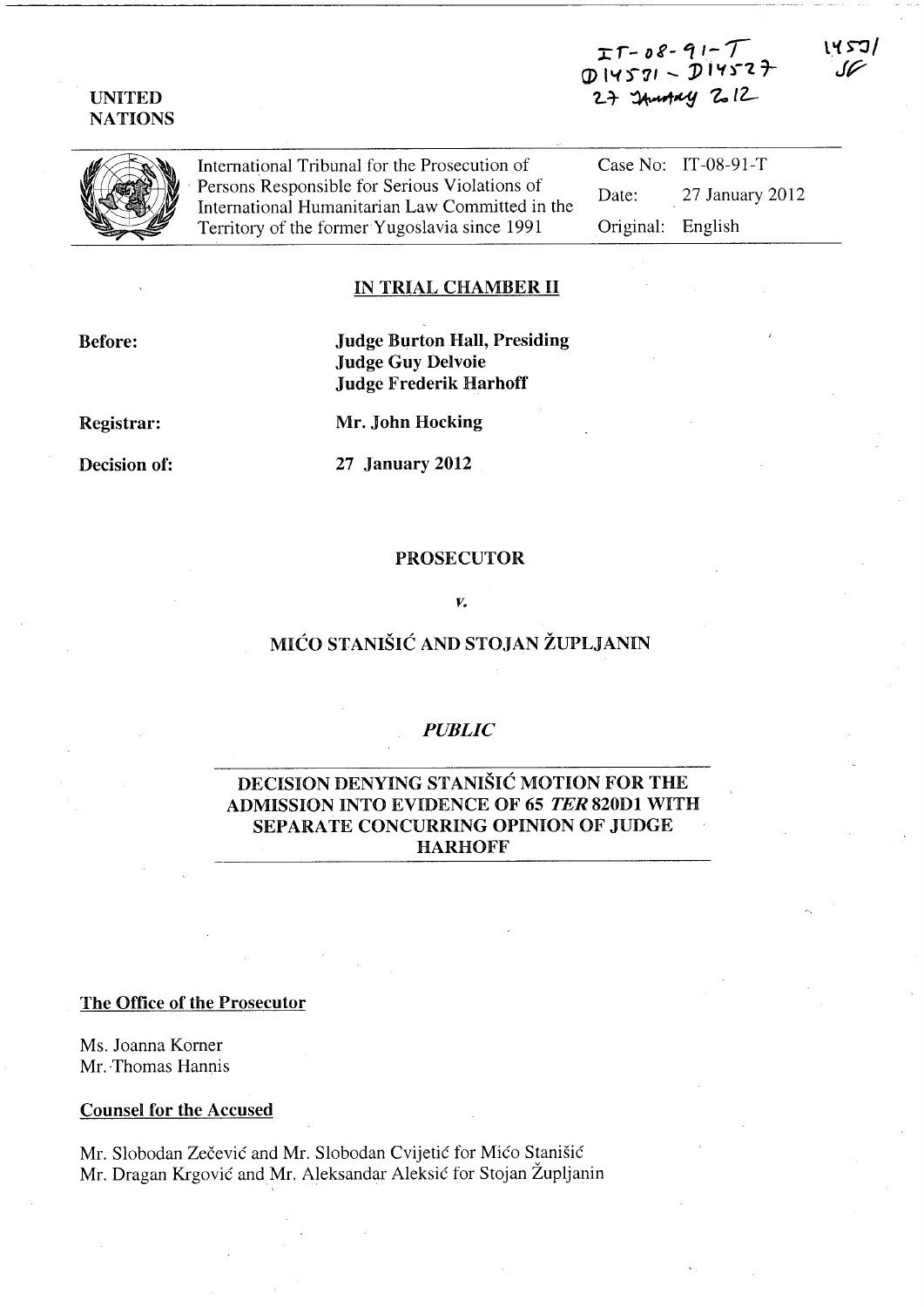### I. INTRODUCTION

1. Trial Chamber II ("Trial Chamber") of the International Tribunal for the Prosecution of Persons Responsible for Serious Violations of International Humanitarian law Committed in the Territory of the former Yugoslavia since 1991 ("Tribunal") is seised of the "Stanisic Motion for the Admission into Evidence of 65 *ter* 820D1", filed on 21 December 2011 ("Motion"), whereby the Defence of Mico Stanisic ("Defence") seeks the admission into evidence of document bearing Rule *65 ter* number 820D1 ("820Dl"). On 21 December 2011, the Prosecution responded, opposing the Motion ("Response").<sup>1</sup>

### **H.** SUBMISSIONS

2. The Defence requests the Trial Chamber to admit 820D1 into evidence.<sup>2</sup> The Defence recalls the Trial Chamber's Decision of 15 September 2011 in which the Trial Chamber denied the original application to have 820Dl admitted into evidence finding that it lacked sufficient reliability.<sup>3</sup> It cites the relevant part of that Decision which reads:

Rule 65 ter number 820D1 is a record of the remarks and proposals of the Croatian Democratic Union of Bosnia and Herzegovina (HDZ) on the "Statement on the principles for the new constitutional structure of Bosnia and Herzegovina" related to Cutiliero's plan and pre-war negotiations. The Trial Chamber considers the contents of this document to be relevant and potentially probative to the present case. However, the Trial Chamber notes that the Defence's only submission as to its provenance is that it is from "Tudjman book", with no further details. Accordingly, the Trial Chamber finds that the document as tendered by the Defence lacks sufficient reliability for admission into evidence. In this regard, the Trial Chamber considers that, given the relevance and potential probative value, it will permit the Defence to tender the original or official archived version of this record of remarks and proposals of the HDZ. in order to satisfy the reliability requirement for admission into evidence.<sup>4</sup>

3. The Defence submits that already on 16 September 2011, it had written to the relevant Croatian authority requesting the original document or the newspaper article which is referred to in 820D1.<sup>5</sup> It further submits that on 25 October 2011, Croatia provided it with three newspapers articles which in its view "corroborate the existence and the contents" of  $820D1$ .<sup>6</sup> It adds that Croatian authorities do not appear to be in possession of the original or official version of  $820D1$ .<sup>7</sup>

Prosecution's response to Stanišić's motion for the admission into evidence of 65 ter 820D1, 21 December 2011.

 $2$  Motion, p. 2.

<sup>&</sup>lt;sup>3</sup> Decision granting in part the Stanišić Defence bar table motion, 15 September 2011 ("Decision of 15 September 2011"), para. 24.

<sup>4</sup> Decision of 15 September 2011, para. 24.

<sup>5</sup> Motion, para. 4.

*<sup>6</sup> Ibid.,* paras 5, 6.

<sup>7</sup>*Ibid.,* para. 6.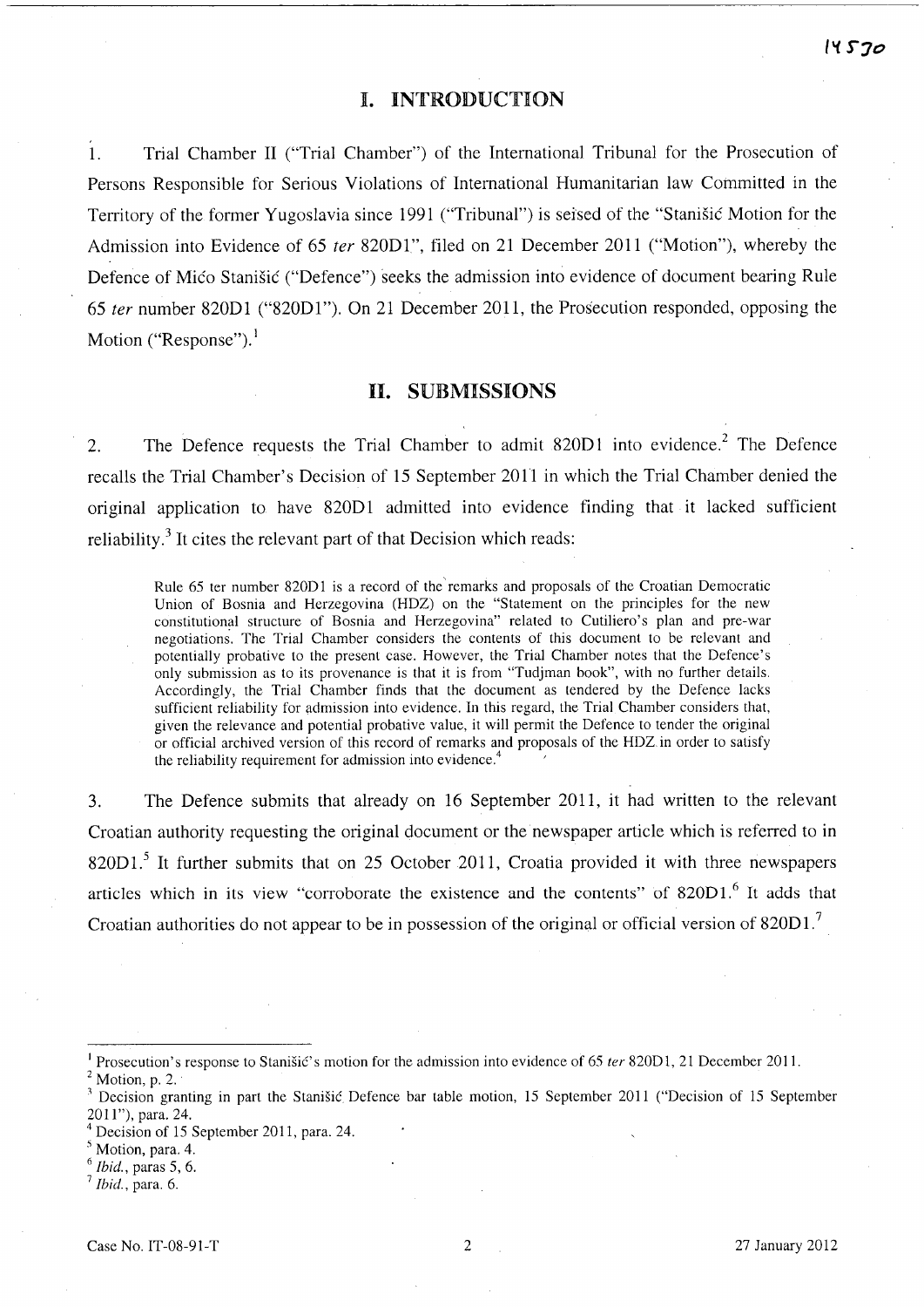4. The Prosecution opposes the admission into evidence of 820D1 arguing that the Defence has not complied with the Trial Chamber's direction.<sup>8</sup> It submits that the document should be denied admission because the additional materials provided are merely media accounts of the ongoing negotiations and are not "official or archived version(s)" of the remarks and proposals of the HDZ. $9$ It further argues that the Defence has made no effort to seek the original version of 82001 from other sources. 10 According to the Prosecution, the newspaper articles do not make 65 *ter* 82001 any more reliable.<sup>11</sup>

## HI. APPLICABLE LAW AND DISCUSSION

5. With regard to the law applicable to admission of evidence from the bar table, the Trial Chamber refers to the law set out in its Decision of 15 September 2011.<sup>12</sup>

6. The Defence has failed to provide the original or official archived version of 820D1 and has therefore not complied with the Decision of 15 September  $2011$ .<sup>13</sup> Aside from that fact, the three articles provided by the Defence in support of its Motion do not significantly increase 820D l' s reliability as they fail to lend sufficient support to the claim that 820D1 fully and accurately reflects the remarks and proposals made by HDZ on Cutiliero's plan. 14 Moreover, the Trial Chamber is not satisfied that the Defence has exhausted all avenues to retrieve the original or the official version of 820D1. It has, for example, not demonstrated for it requested the document from the HDZ party. The Trial Chamber will therefore deny the Motion.

<sup>8</sup> Response, paras 2, 3.

<sup>9</sup>*Ihid.,* para. 2.

<sup>10</sup>*Id.* 

 $\overline{\phantom{a}}^{11}$ *Id.* 

<sup>&</sup>lt;sup>12</sup> Decision granting in part the Stanišić. Defence bar table motion, 15 September 2011, para. 18.

<sup>&</sup>lt;sup>13</sup> Decision of 15 September 2011, para. 24.

 $14$  Motion, Annex A, p. 1; Annexes D, E, and F.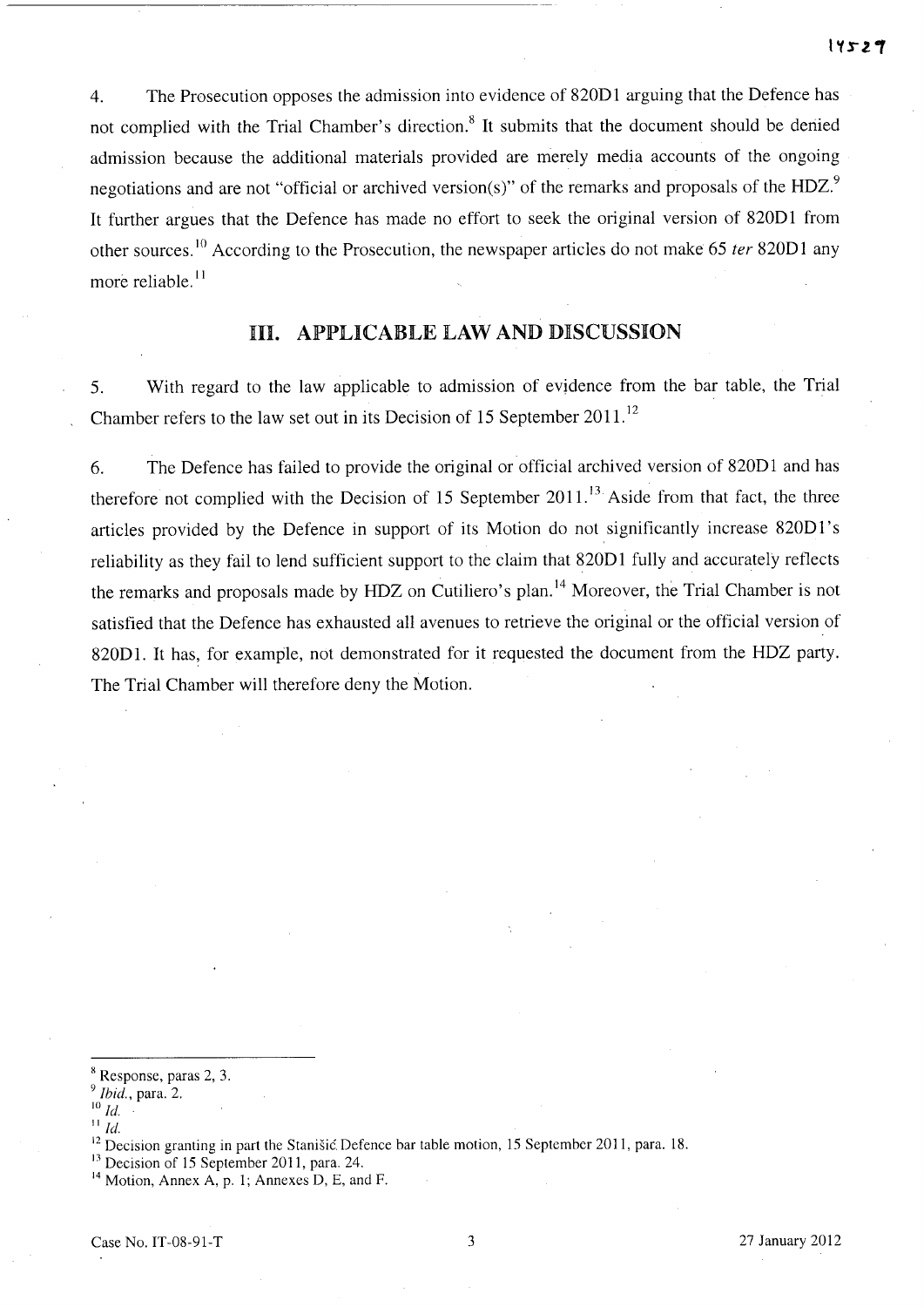# **IV. DISPOSITION**

7. For the reasons set out above and pursuant to Rule 89(C) of the Tribunal's Rules of Procedure and Evidence, the Trial Chamber **DENIES** the Motion.

Done in English and French, the English version being authoritative.

**I** '

Judge Burton Hall Presiding

Dated 27th day of January 2012 At The Hague The Netherlands

I **[Seal of the Tribunal]**